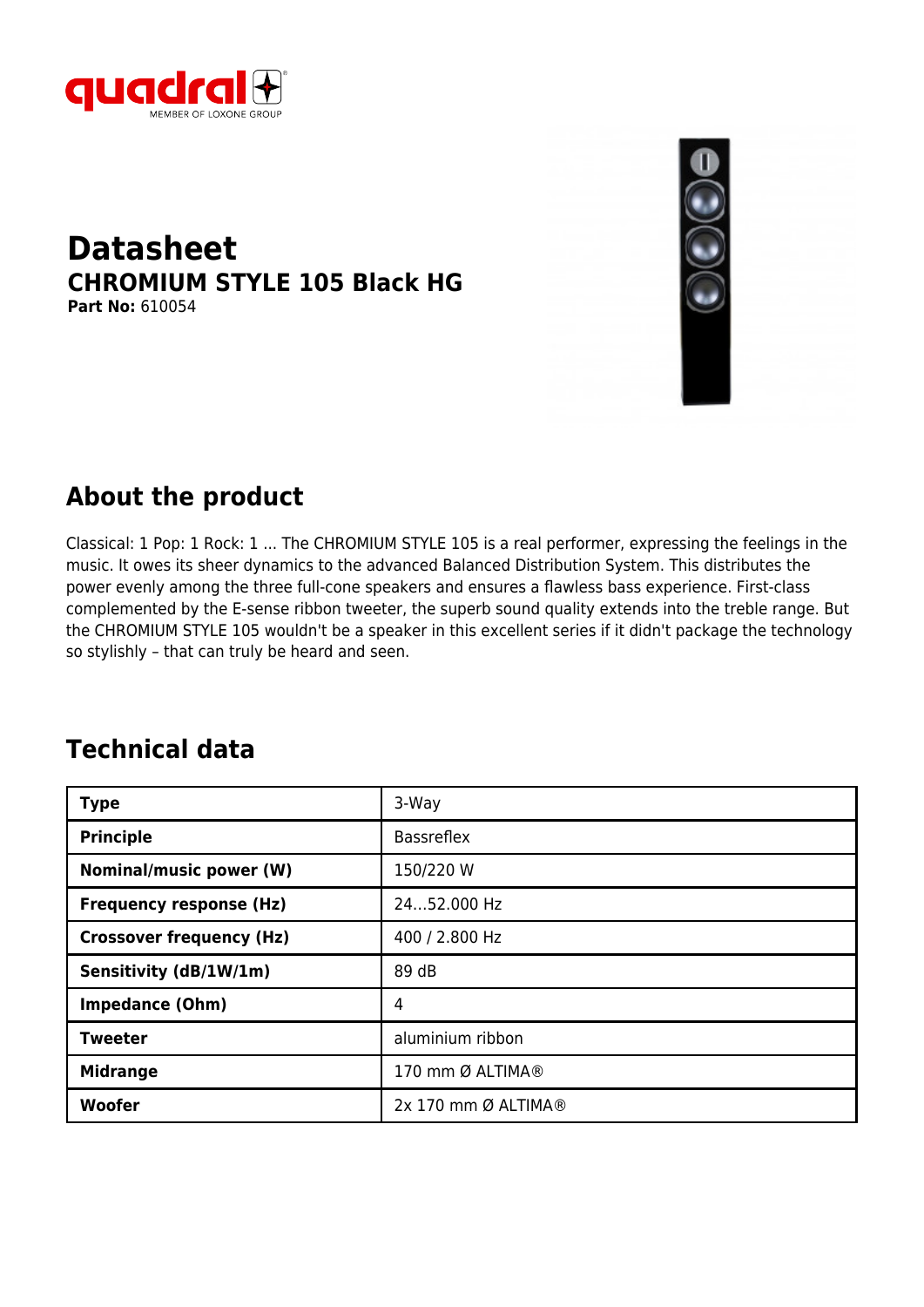# **Weight & dimensions**

| <b>Product-Size (HxWxD)</b> | $112 \times 23,2 \times 37,9$ cm |
|-----------------------------|----------------------------------|
| <b>Carton-Size (HxWxD)</b>  | 124,5 x 37,5 x 49,5 cm           |
| <b>Net-Weight</b>           | 29 kg                            |
| <b>Gross-Weight</b>         | 32,98 kg                         |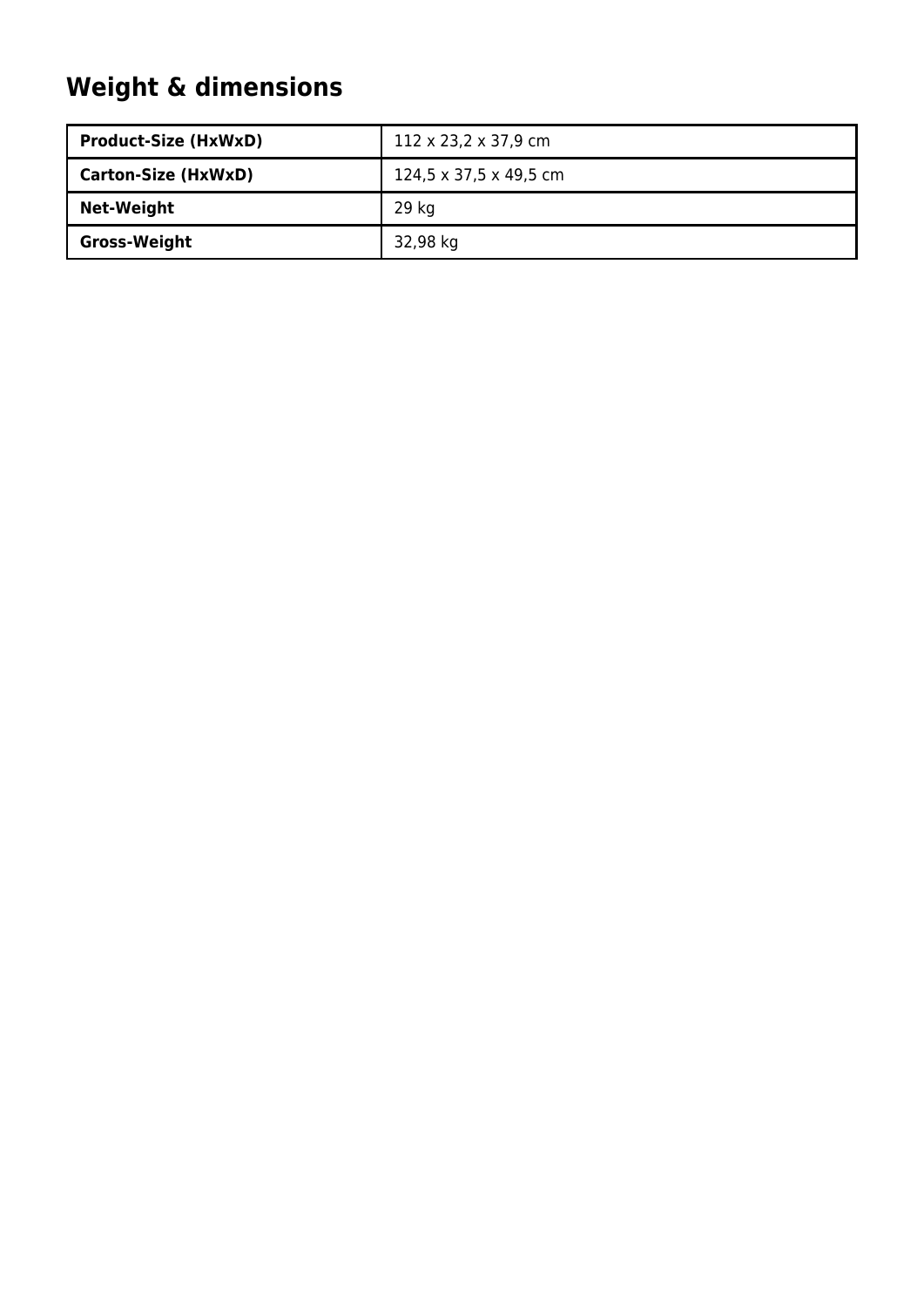

#### **Datasheet CHROMIUM STYLE 105 Black HG Artikel Nr.:** 610054



## **Über das Produkt**

Die CHROMIUM STYLE 105 ist ein echter Musterschüler, vergisst aber nie das Gefühl für die Musik. Die schiere Dynamik hat sie dem fortschrittlichen Balanced Distribution System zu verdanken. Diese verteilt die Leistung gleichmäßig auf die drei Vollkonus-Lautsprecher und sorgt für ein atemberaubendes Basserlebnis. Erstklassig ergänzt durch den E-sense Bändchenhochtöner, wird die superbe Klangqualität in den Hochtonbereich fortgeführt. Aber die CHROMIUM STYLE 105 wäre kein Lautsprecher dieser exzellenten Serie, wenn sie die Technik nicht so stilvoll verpacken würde. Das kann sich wahrlich hören und sehen lassen!

### **Technische Daten**

| <b>Typ</b>                   | 3-Wege              |
|------------------------------|---------------------|
| <b>Prinzip</b>               | <b>Bassreflex</b>   |
| Nenn-/Musikbelastbarkeit (W) | 150/220 W           |
| Übertragungsbereich (Hz)     | 2452.000 Hz         |
| Übergangsfrequenz (Hz)       | 400 / 2.800 Hz      |
| Empfindlichkeit (dB/1W/1m)   | 89 dB               |
| <b>Nennimpedanz (Ohm)</b>    | 4                   |
| Hochtöner                    | Aluminium-Bändchen  |
| <b>Mitteltöner</b>           | 170 mm Ø ALTIMA®    |
| <b>Tieftöner</b>             | 2x 170 mm Ø ALTIMA® |